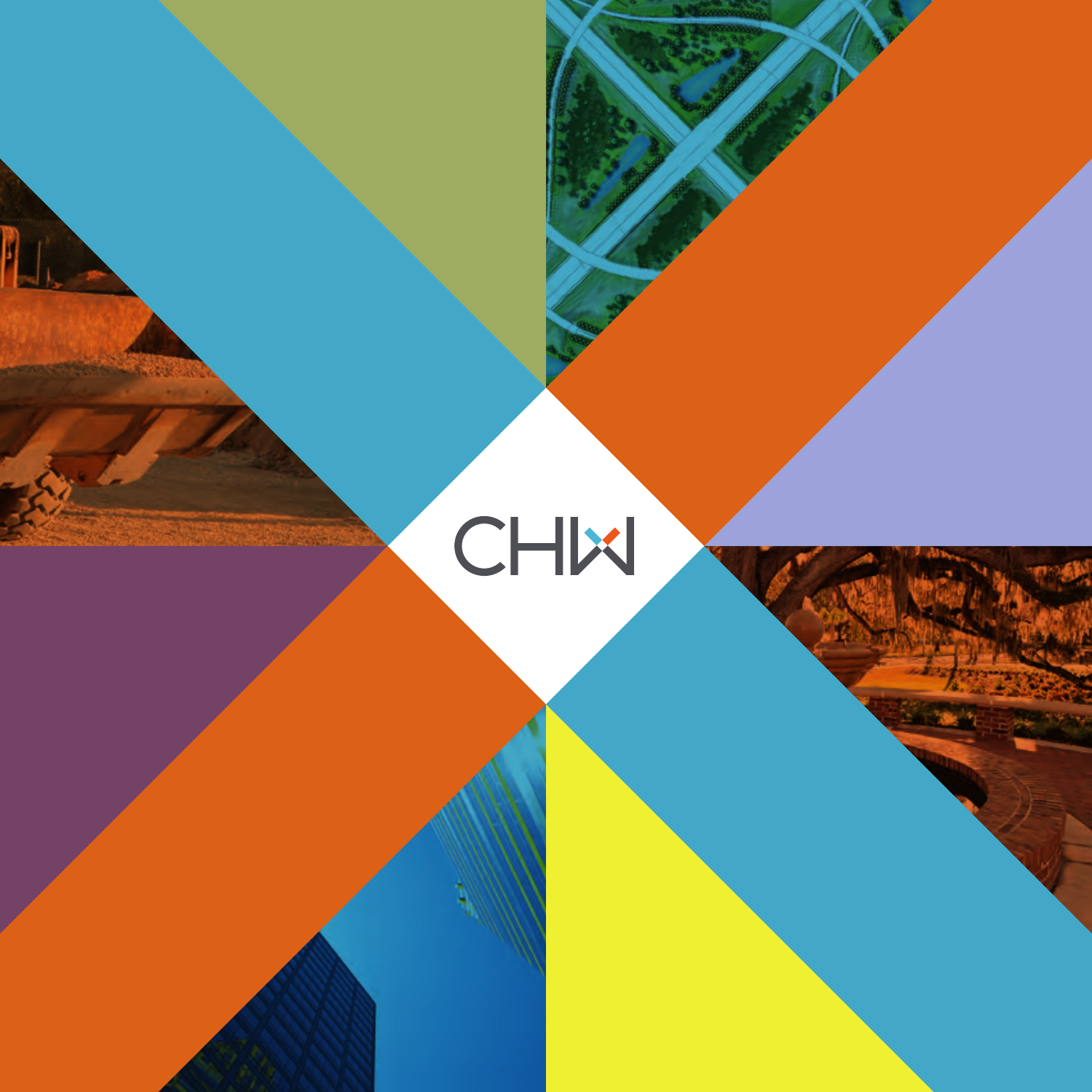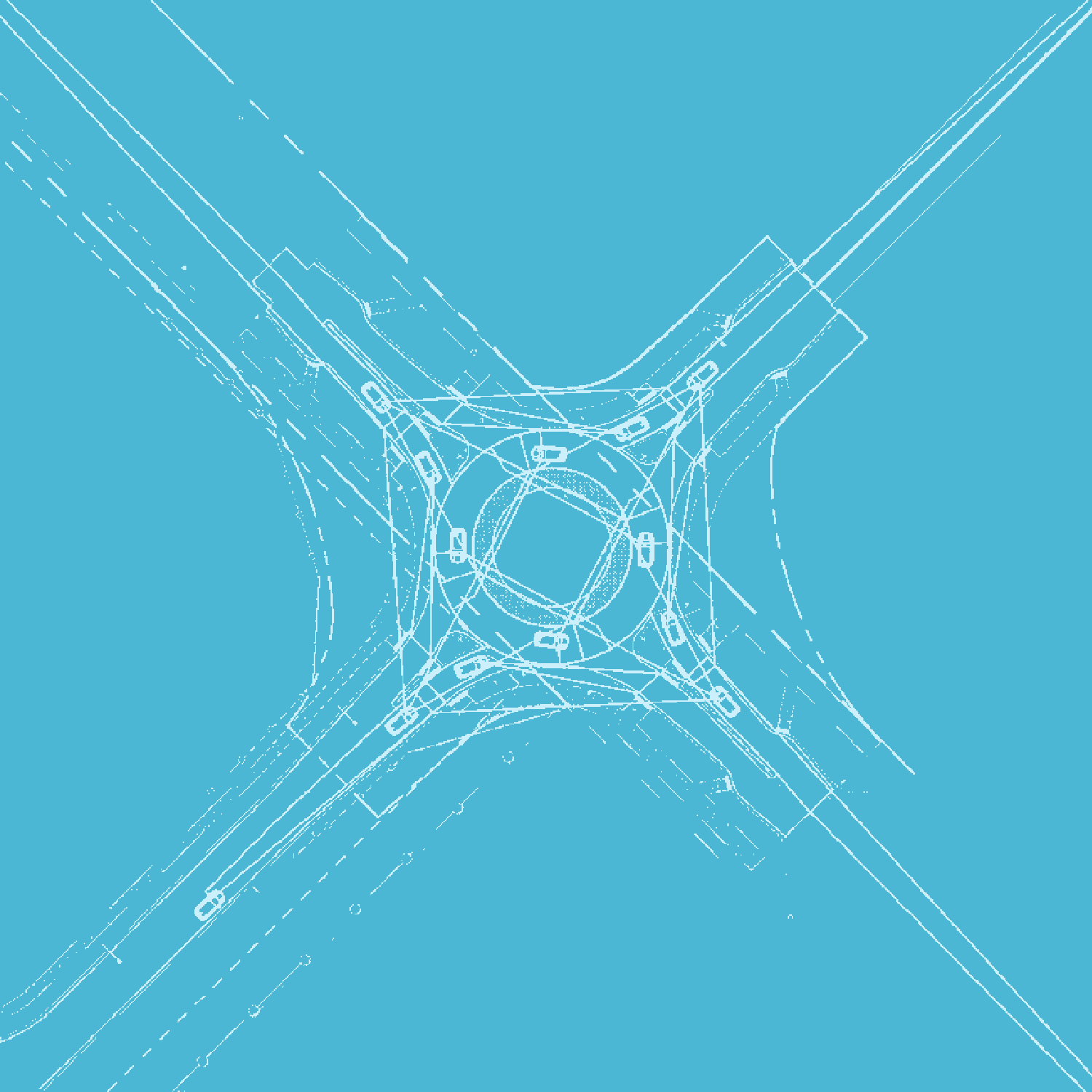|         | <b>BRINGING</b> |  |     |  |  |
|---------|-----------------|--|-----|--|--|
|         | C H A N G       |  | - E |  |  |
| T H A T |                 |  |     |  |  |
|         | E V E R Y O N E |  |     |  |  |
|         | CAN FEEL        |  |     |  |  |



**AT CHW,** we survey, plan, design, engineer, administer and inspect with a purpose: to positively transform the communities we serve. From designing municipal projects to engineering new roadway systems, we empower progress, concept to construction. Learn how we merge the practical and purposeful to move every client in the right direction.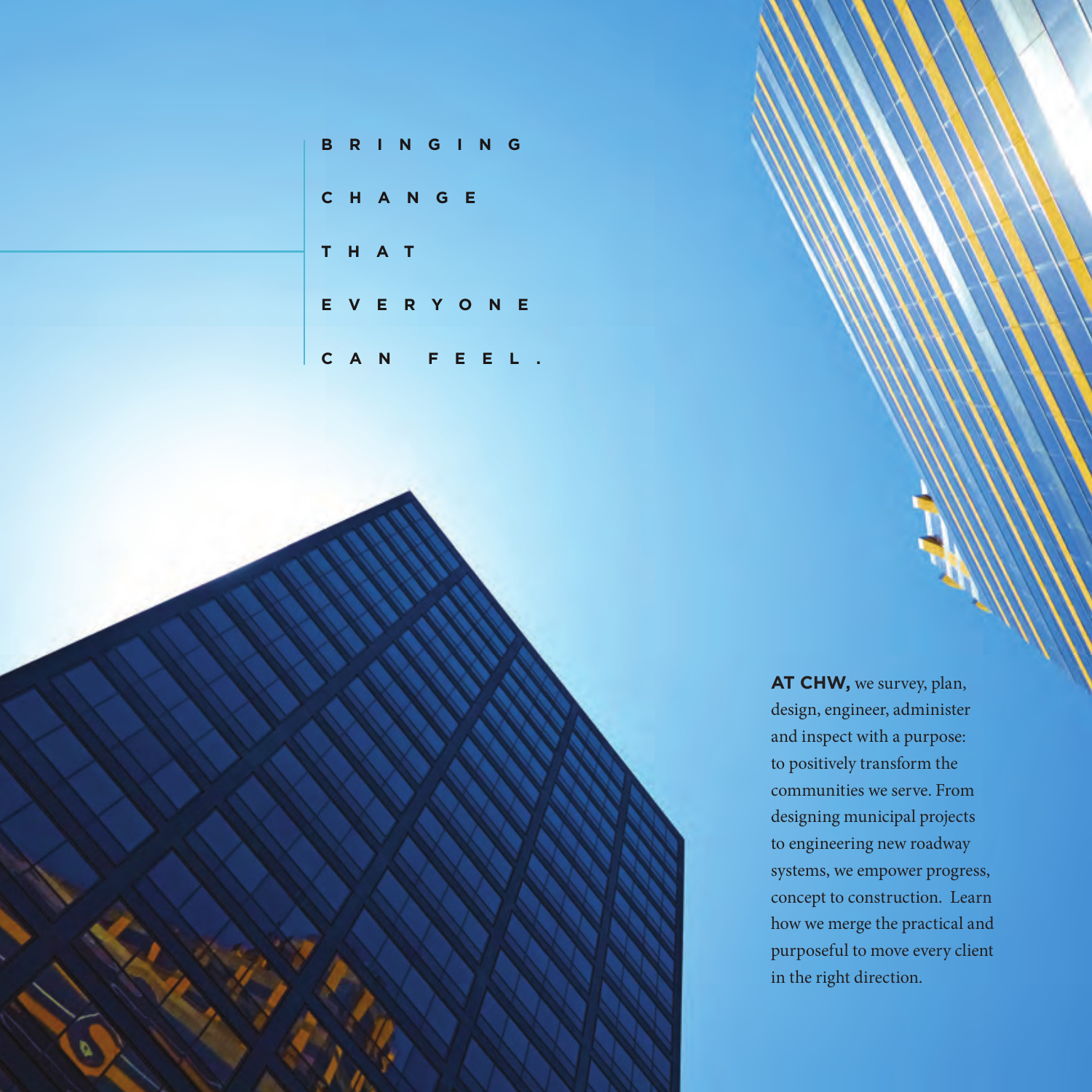![](_page_3_Picture_0.jpeg)

## **ENGINEERING**

Our civil engineering professionals ensure your project proceeds from planning through construction seamlessly. CHW's dedicated staff exercises detailed and innovative solutions to ensure the highest quality work.

*CHW's Civil Engineering team specializes in:*

**Site Feasibility Analysis Value Analysis Master Planning Engineering Analysis Site Design and Engineering Water and Sewer Infrastructure Utilities Engineering Stormwater Management Systems Sustainable Design Services** *(LEED, Low Impact Design, ISI Envision)* **Municipal, County, State, and Federal Permitting**

![](_page_3_Picture_5.jpeg)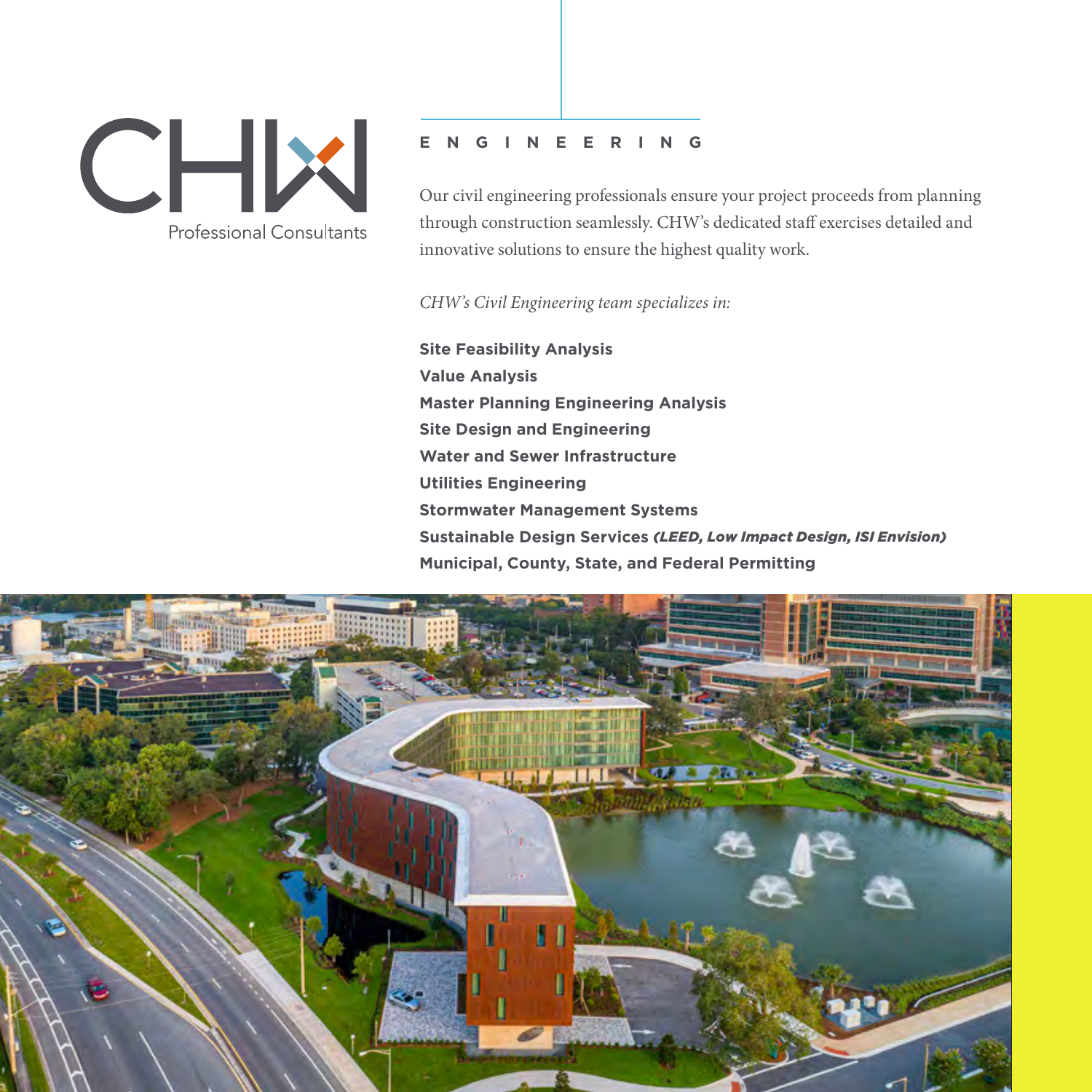![](_page_4_Picture_0.jpeg)

## **TRANSPORTATION**

Transportation projects create linkage between our communities' residential, commercial, educational, and recreational offerings. These projects can be as fundamental as a sidewalk or as significant as components of the interstate highway system. Transportation ranges from the passive recreation provided by trails to the high-speed movement of people and goods throughout the state by road, rail, air, or water. CHW serves to support the functional design of all these modes.

## *CHW's Transportation Engineering team specializes in:*

**Planning, Operational & Safety Traffic Studies Infrastructure Assessment and Inventory Roadway Design New Construction for Site Development Roadway Reconstruction Roadway Rehabilitation Context Sensitive Solutions Bicycle and Pedestrian Facilities Signalization and ITS Maintenance of Traffic (MOT) Safety Improvements**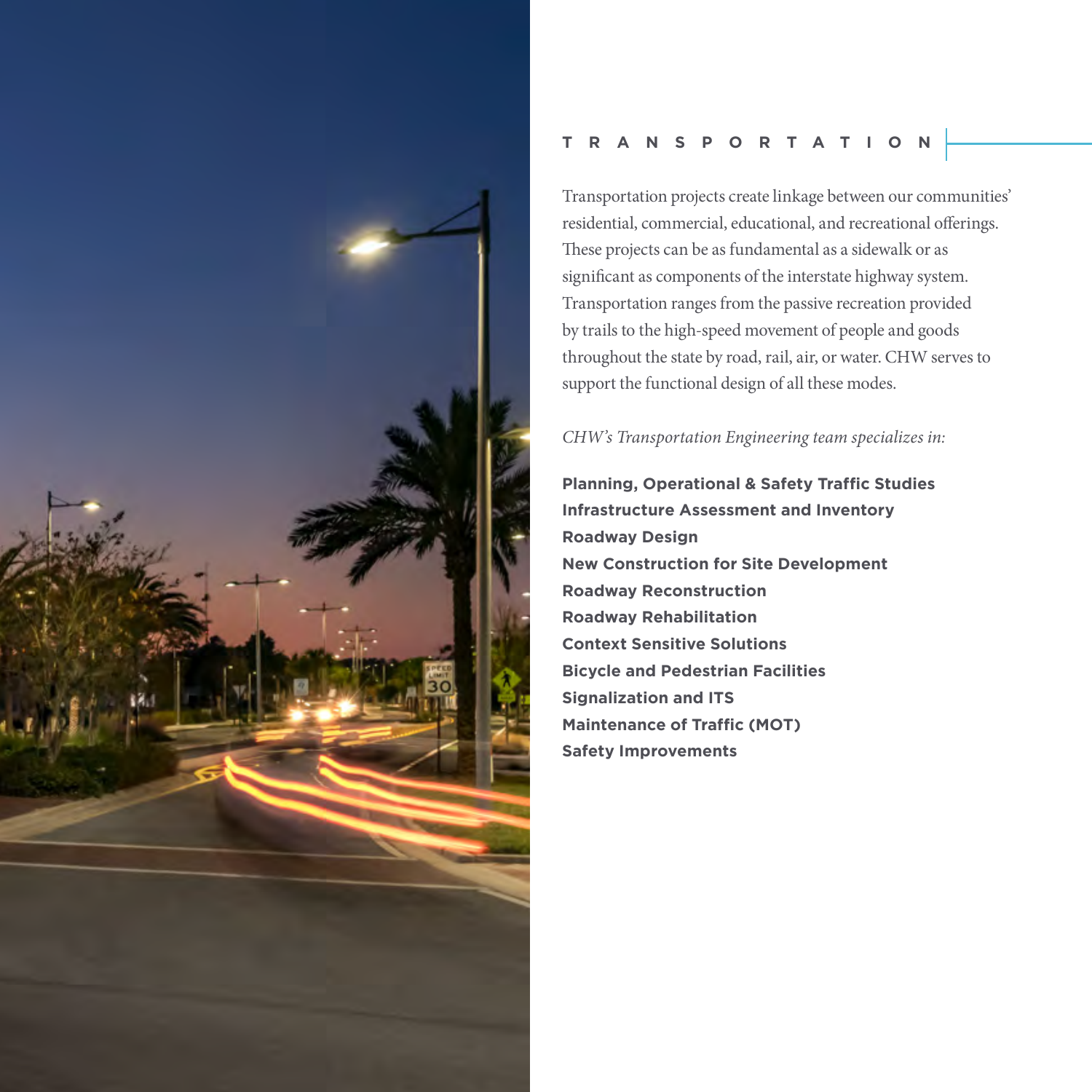### **SURVEYING + MAPPING**

Focused on cost-effective accurate data collection and mapping for land acquisitions, site development, planning, architectural, and engineering designs. Our surveying professionals assist you in determining the scope of your surveying needs.

*CHW's Surveying + Mapping team specializes in:*

**ALTA/NSPS Land Title Surveys Commercial / Residential Boundary Surveys Construction Layout Services Platting Services, Design, and Lot Staking Minor Subdivisions, Lot Splits, Boundary Adjustments Topographic and Tree Surveys As-Built / Record Surveys**

**Wetland & Environmental Surveys Platting / Condominium Surveys Hydrographic Surveys FEMA Elevation Certificates Subsurface Utility Locations Aerial Mapping 3D Scanning Systems**

![](_page_5_Picture_5.jpeg)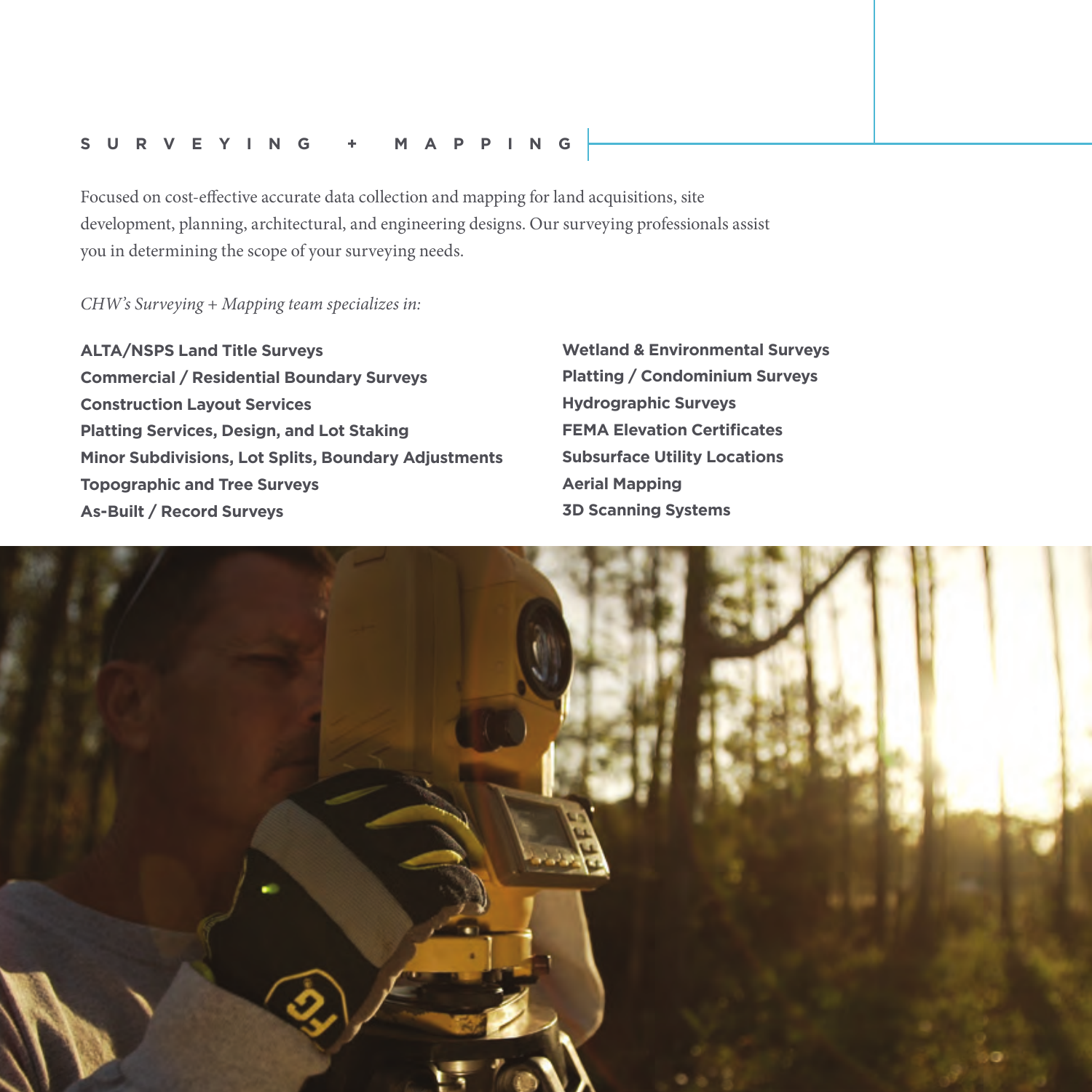Construction Services professionals have the capability and experience to guide our clients through the development process, from project inception through final completion. Whether acting as an agency representative with oversight of the project, or providing a single tier of specialized services, our energy is centered on delivering an outcome that meets or exceeds client aspirations. CHW is focused on the quality of the product. We tailor to our clients' needs, and optimize the value invested in seeing their vision come to life.

#### *CHW's Construction Services team specializes in:*

**Owner's Representative Services Pre-Construction Services Bidding Administration Contract Administration Construction Administration (CA) Construction Inspection Services (CEI) Maintenance of Traffic (MOT) Support**

![](_page_6_Picture_4.jpeg)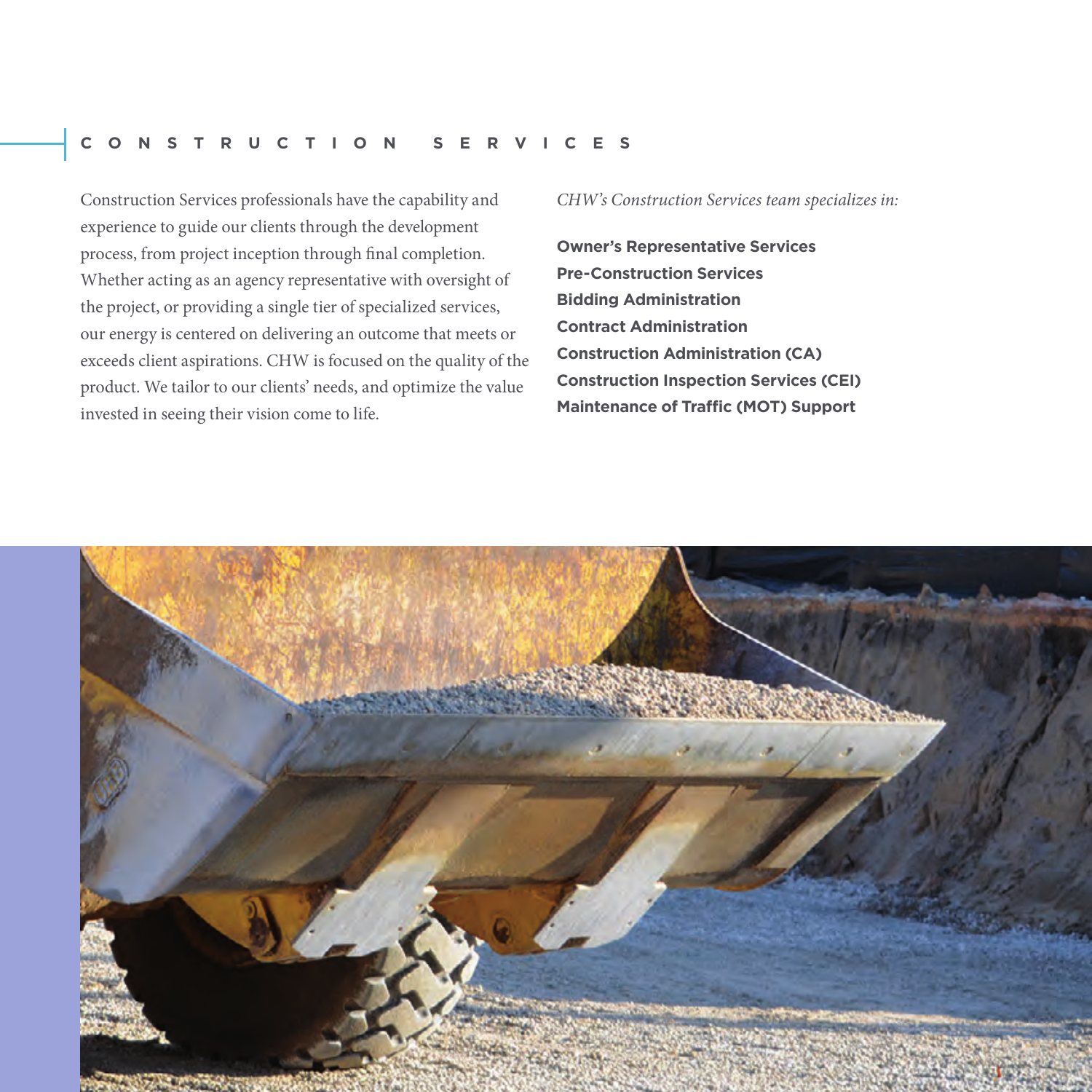![](_page_7_Figure_0.jpeg)

![](_page_7_Picture_1.jpeg)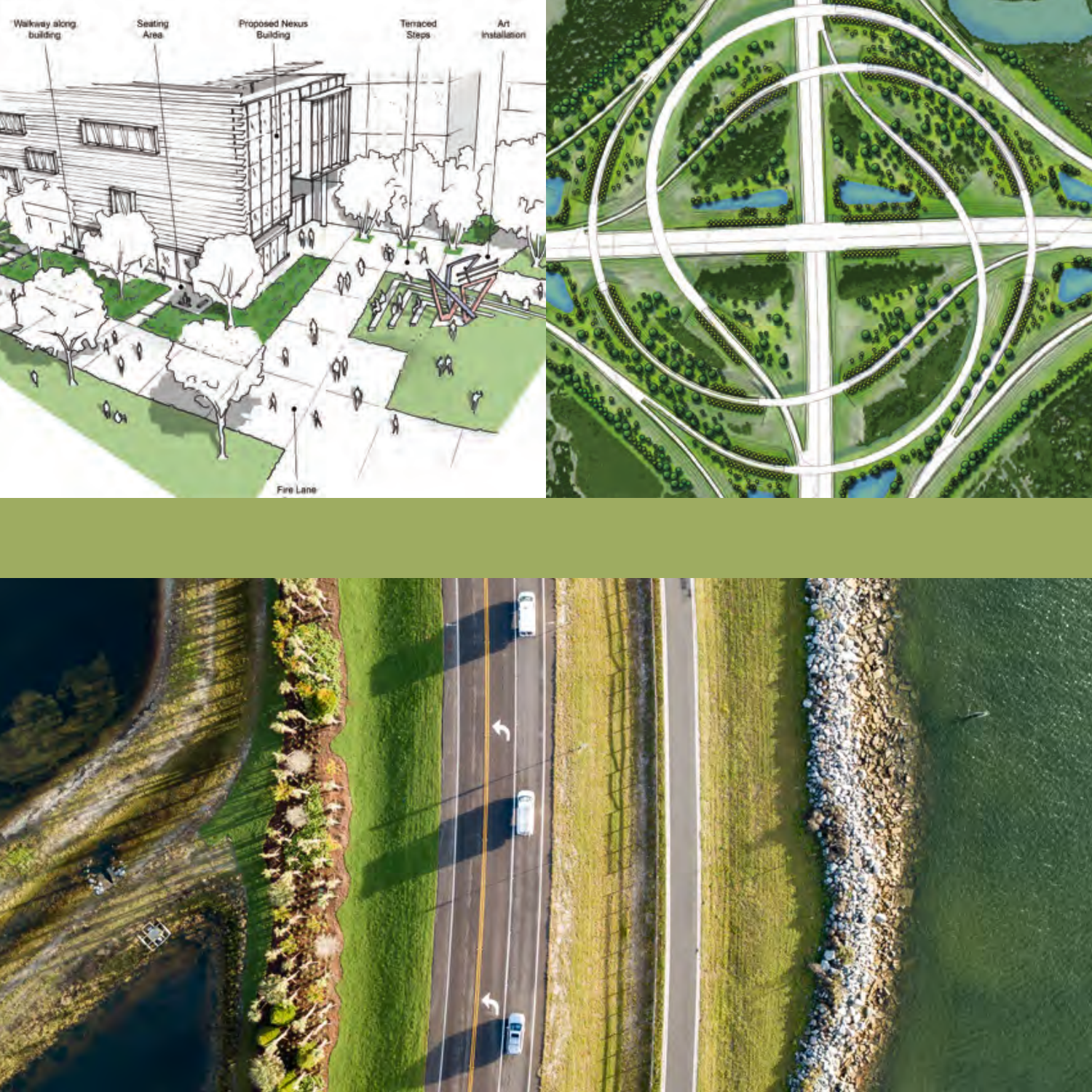CHW's Planning + Design team represents passionate planners, versatile urban designers and creative landscape architects. We work with you to provide innovative visioning, conceptual planning, and site design services to create successful spaces that enhance our communities. This multi-faceted design team can take on any role and creatively resolve any design challenges. We walk you through a regulatory process with ease, clearly convey technical information to any audience, and develop studies and reports to educate project stakeholders and the public about a project.

*CHW's Planning + Design team specializes in:*

**Master Planning Due Diligence Community Planning Land Use & Zoning Entitlements Vision Documents and Design Guidelines Small Area Planning, Site Design and Placemaking Urban Design and Infill Redevelopment Illustrations and Renderings Graphic & Document Design Presentation Graphics Meeting Facilitation Sustainable Design Corridor and Streetscape Design Transportation Enhancement Landscape, Hardscape and Irrigation Plans Construction Management and Implementation**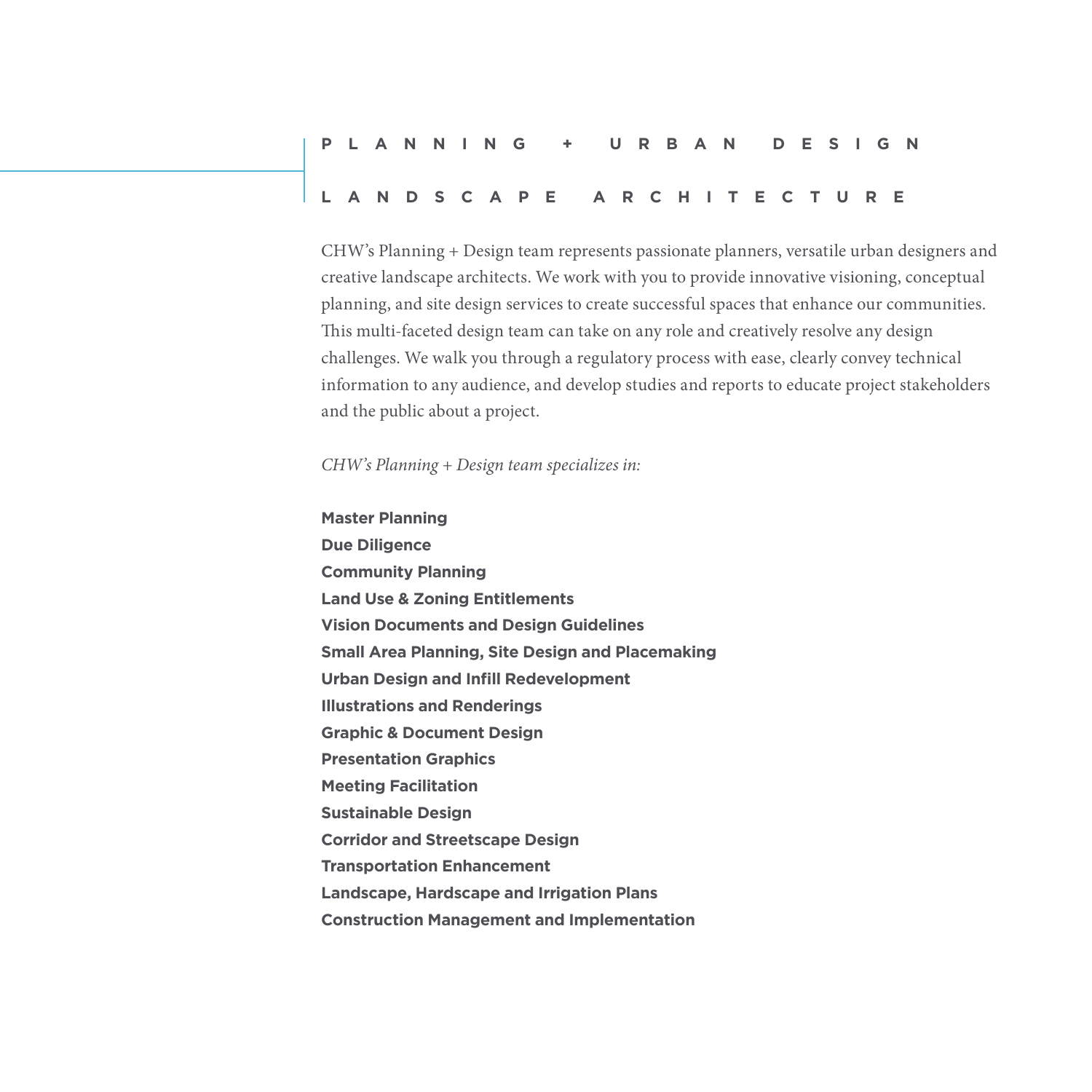#### **CLIENT ADVOCACY**

Whether your project requires civil engineering, land planning, urban design, land surveying, landscape architecture or construction quality assurance, our expert staff represents your interests and project through the course of their approval. We focus on our clients' interests by delivering entitlements and permitting as expeditiously as practicable. CHW provides community leadership through convening stakeholders, uniting interests, and achieving clients' goals. We design our Advocacy around your program.

#### *CHW's Client Advocacy team specializes in:*

**Regulatory Entitlements –** CHW's Land Planning + Design professionals represent a diverse group with expertise, starting at the neighborhood planning level, to Statewide regulatory planning, through Federal project prioritization and funding programming. Beginning with neighborhood level, we create a programmatic process that delivers project goals.

**Site Development Permitting –** Site Development Design, Engineering, and Regulatory permitting are our primary focus. Our team of professional consultants are expert designers who navigate through the complexity of Comprehensive Plans, Land Development Codes, Regional Regulatory processes, complex access management permitting, and Federal Agency approvals.

**Conflict Resolution –** Whether in local workshops, Community Charrettes, or Courtrooms, CHW's staff is prepared to represent your project goals and deliver your vision. Our staff expertise is adept in developing consensus positions, built on grass-roots support. We understand the complexity of community development, growth management, and creating great places. We deliver expert results through our experience and expertise.

![](_page_9_Picture_6.jpeg)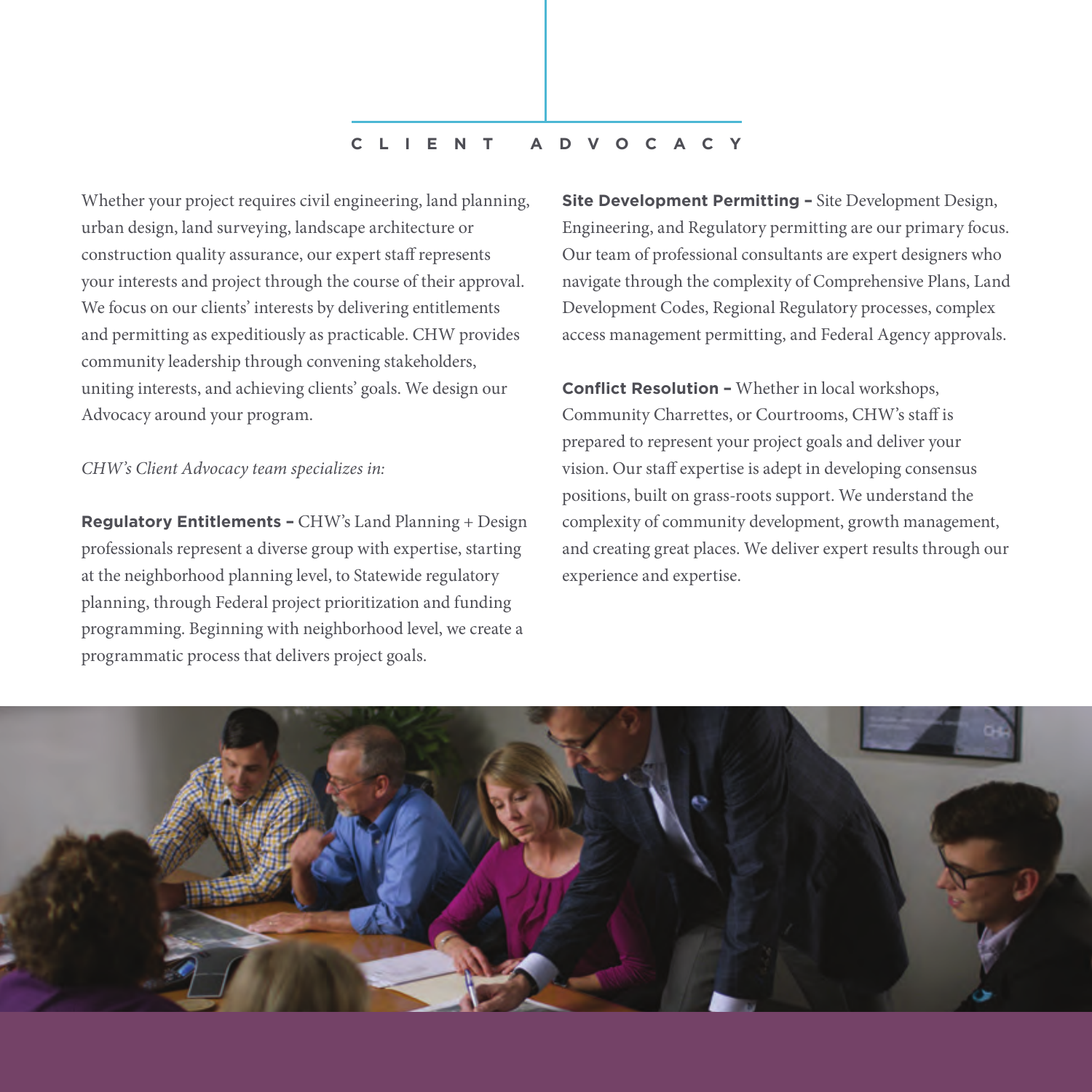# **OUR CULTURE**

*With a sharp mind, you can go far. But if your heart is in the right place too, you are unstoppable. That's how we define passion. It's advocating for our clients, our community and each other that spurs growth and allows everyone to move forward. That commitment to better our organization and our community, has steadily fueled us and all of our services for over 30 years. As we look to the future, our way forward is clear.*